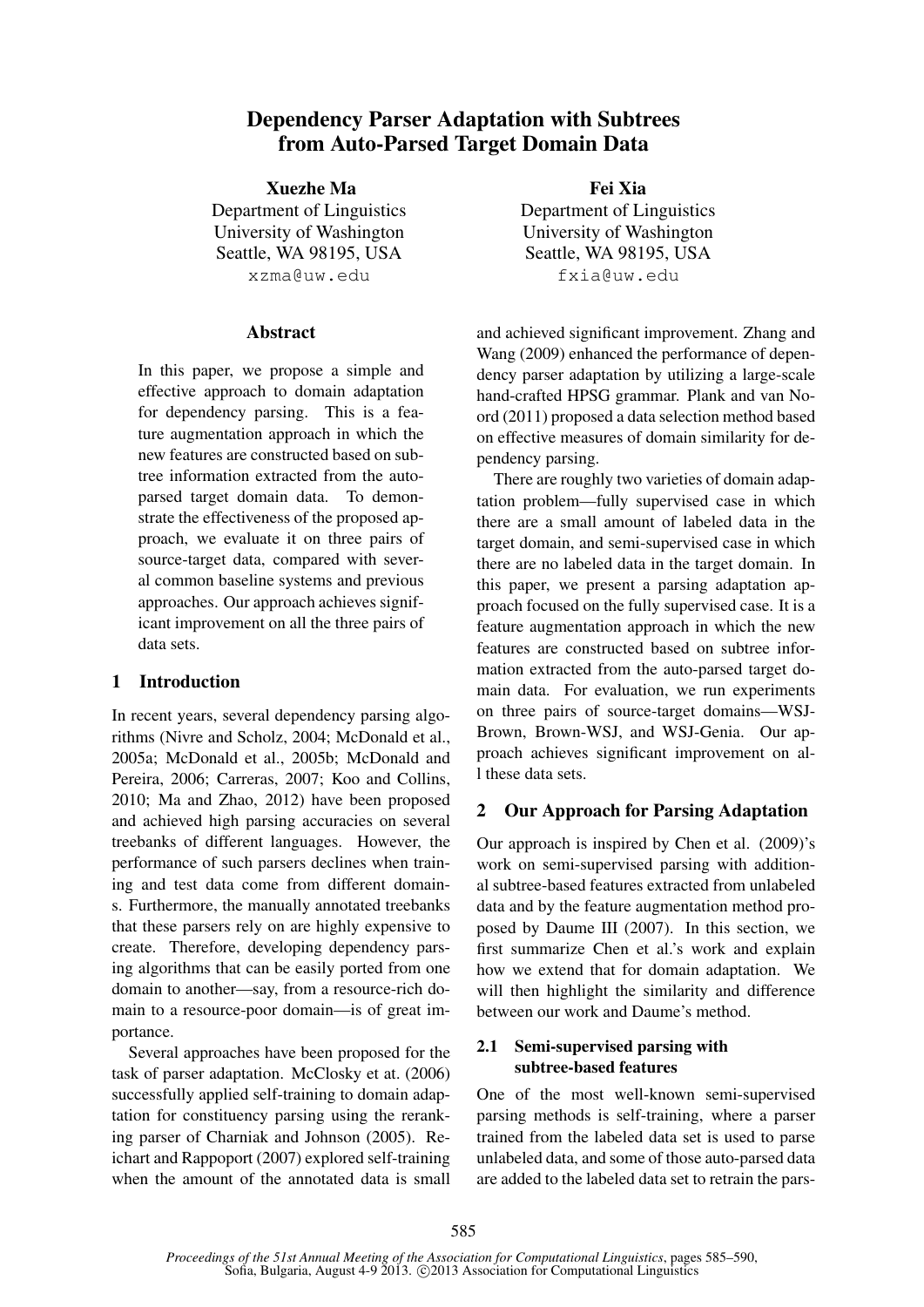ing models. Chen et al. (2009)'s approach differs from self-training in that partial information (i.e., subtrees), instead of the entire trees, from the autoparsed data is used to re-train the parsing models.

A subtree is a small part of a dependency tree. For example, a first-order subtree is a single edge consisting of a head and a dependent, and a second-order sibling subtree is one that consists of a head and two dependents. In Chen et al. (2009), they first extract all the subtrees in auto-parsed data and store them in a list  $L_{st}$ . Then they count the frequency of these subtrees and divide them into three groups according to their levels of frequency. Finally, they construct new features for the subtrees based on which groups they belongs to and retrain a new parser with feature-augmented training data.<sup>1</sup>

### 2.2 Parser adaptation with subtree-based Features

Chen et al. (2009)'s work is for semi-supervised learning, where the labeled training data and the test data come from the same domain; the subtreebased features collected from auto-parsed data are added to all the labeled training data to retrain the parsing model. In the supervised setting for domain adaptation, there is a large amount of labeled data in the source domain and a small amount of labeled data in the target domain. One intuitive way of applying Chen's method to this setting is to simply take the union of the labeled training data from both domains and add subtree-based features to all the data in the union when re-training the parsing model. However, it turns out that adding subtree-based features to only the labeled training data in the target domain works better. The steps of our approach are as follows:

- 1. Train a baseline parser with the small amount of labeled data in the target domain and use the parser to parse the large amount of unlabeled sentences in the target domain.
- 2. Extract subtrees from the auto-parsed data and add subtree-based features to the labeled training data in the target domain.
- 3. Retrain the parser with the union of the labeled training data in the two domains, where the instances from the target domain are augmented with the subtree-based features.

To state our feature augmentation approach more formally, we use  $X$  to denote the input space, and  $D<sup>s</sup>$  and  $D<sup>t</sup>$  to denote the labeled data in the source and target domains, respectively. Let X' be the augmented input space, and  $\Phi^s$ and  $\Phi^t$  be the mappings from X to X' for the instances in the source and target domains respectively. The mappings are defined by Eq 1, where  $0 = 0, 0, \ldots, 0 > \in X$  is the zero vector.

$$
\begin{array}{rcl}\n\Phi^s(\boldsymbol{x}_{org}) & = < \boldsymbol{x}_{org}, \mathbf{0} > \\
\Phi^t(\boldsymbol{x}_{org}) & = < \boldsymbol{x}_{org}, \boldsymbol{x}_{new} > \tag{1}\n\end{array}
$$

Here,  $x_{org}$  is the original feature vector in X, and  $x_{new}$  is the vector of the subtree-based features extracted from auto-parsed data of the target domain. The subtree extraction method used in our approach is the same as in (Chen et al., 2009) except that we use different thresholds when dividing subtrees into three frequency groups: the threshold for the high-frequency level is TOP 1% of the subtrees, the one for the middle-frequency level is TOP 10%, and the rest of subtrees belong to the low-frequency level. These thresholds are chosen empirically on some development data set.

The idea of distinguishing the source and target data is similar to the method in (Daume III, 2007), which did feature augmentation by defining the following mappings:<sup>2</sup>

$$
\begin{array}{rcl}\n\Phi^s(\boldsymbol{x}_{org}) & = & < \boldsymbol{x}_{org}, \mathbf{0} > \\
\Phi^t(\boldsymbol{x}_{org}) & = & < \boldsymbol{x}_{org}, \boldsymbol{x}_{org} > \n\end{array} \tag{2}
$$

Daume III showed that differentiating features from the source and target domains improved performance for multiple NLP tasks. The difference between that study and our approach is that our new features are based on subtree information instead of copies of original features. Since the new features are based on the subtree information extracted from the auto-parsed target data, they represent certain properties of the target domain and that explains why adding them to the target data works better than adding them to both the source and target data.

#### 3 Experiments

For evaluation, we tested our approach on three pairs of source-target data and compared it with

<sup>&</sup>lt;sup>1</sup>If a subtree does not appear in  $L_{st}$ , it falls to the fourth group for "unseen subtrees".

 $2$ The mapping in Eq 2 looks different from the one proposed in (Daume III, 2007), but it can be proved that the two are equivalent.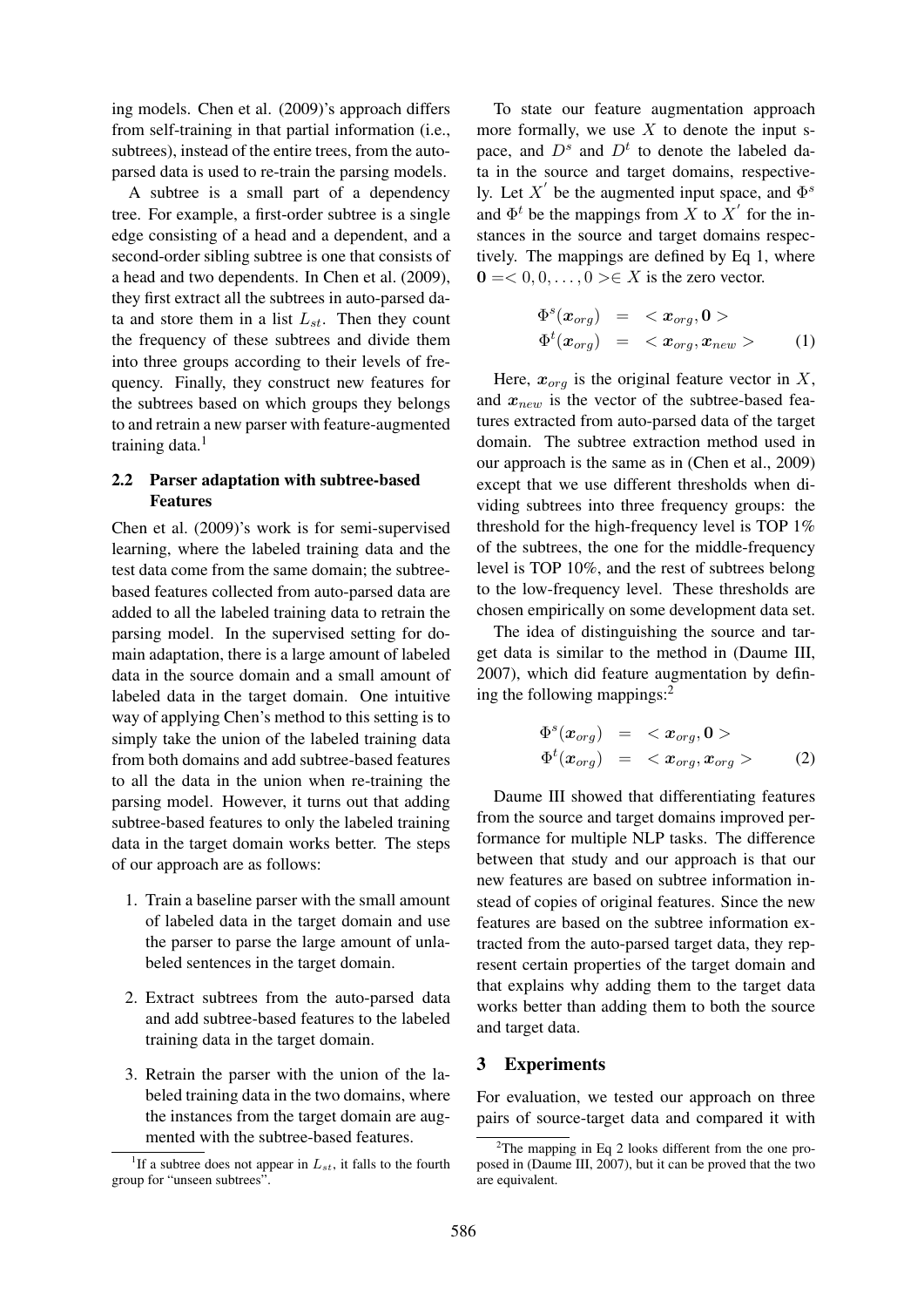several common baseline systems and previous approaches. In this section, we first describe the data sets and parsing models used in each of the three experiments in section 3.1. Then we provide a brief introduction to the systems we have reimplemented for comparison in section 3.2. The experimental results are reported in section 3.3.

#### 3.1 Data and Tools

In the first two experiments, we used the Wall Street Journal (WSJ) and Brown (B) portions of the English Penn TreeBank (Marcus et al., 1993). In the first experiment denoted by "WSJto-B", WSJ corpus is used as the source domain and Brown corpus as the target domain. In the second experiment, we use the reverse order of the two corpora and denote it by "B-to-WSJ". The phrase structures in the treebank are converted into dependencies using Penn2Malt tool<sup>3</sup> with the standard head rules (Yamada and Matsumoto, 2003).

For the WSJ corpus, we used the standard data split: sections 2-21 for training and section 23 for test. In the experiment of B-to-WSJ, we randomly selected about 2000 sentences from the training portion of WSJ as the labeled data in the target domain. The rest of training data in WSJ is regarded as the unlabeled data of the target domain.

For Brown corpus, we followed Reichart and Rappoport (2007) for data split. The training and test sections consist of sentences from all of the genres that form the corpus. The training portion consists of 90% (9 of each 10 consecutive sentences) of the data, and the test portion is the remaining 10%. For the experiment of WSJ-to-B, we randomly selected about 2000 sentences from training portion of Brown and use them as labeled data and the rest as unlabeled data in the target domain.

In the third experiment denoted by '"WSJ-to-G", we used WSJ corpus as the source domain and Genia corpus  $(G)^4$  as the target domain. Following Plank and van Noord (2011), we used the training data in CoNLL 2008 shared task (Surdeanu et al., 2008) which are also from WSJ sections 2-21 but converted into dependency structure by the LTH converter (Johansson and Nugues, 2007). The Genia corpus is converted to CoNLL format with LTH converter, too. We randomly selected

|          | Source   | <b>Target</b> |           |       |
|----------|----------|---------------|-----------|-------|
|          | training | training      | unlabeled | test  |
| WSJ-to-B | 39,832   | 2.182         | 19.632    | 2.429 |
| B-to-WSJ | 21.814   | 2.097         | 37.735    | 2,416 |
| WSJ-to-G | 39.279   | 1.024         | 13.302    | 1,360 |

Table 1: The number of sentences for each data set used in our experiments

about 1000 sentences from the training portion of Genia data and use them as the labeled data of the target domain, and the rest of training data of Genia as the unlabeled data of the target domain. Table 1 shows the number of sentences of each data set used in the experiments.

The dependency parsing models we used in this study are the graph-based first-order and secondorder sibling parsing models (McDonald et al., 2005a; McDonald and Pereira, 2006). To be more specific, we use the implementation of MaxPars $er<sup>5</sup>$  with 10-best MIRA (Crammer et al., 2006; McDonald, 2006) learning algorithm and each parser is trained for 10 iterations. The feature sets of first-order and second-order sibling parsing models used in our experiments are the same as the ones in (Ma and Zhao, 2012). The input to Max-Parser are sentences with Part-of-Speech tags; we use gold-standard POS tags in the experiments.

Parsing accuracy is measured with unlabeled attachment score (UAS) and the percentage of complete matches (CM) for the first and second experiments. For the third experiment, we also report labeled attachment score (LAS) in order to compare with the results in (Plank and van Noord, 2011).

#### 3.2 Comparison Systems

For comparison, we re-implemented the following well-known baselines and previous approaches, and tested them on the three data sets:

- SrcOnly: Train a parser with the labeled data from the source domain only.
- TgtOnly: Train a parser with the labeled data from the target domain only.
- Src&Tgt: Train a parser with the labeled data from the source and target domains.
- Self-Training: Following Reichart and Rappoport (2007), we train a parser with the union of the source and target labeled data, parse the unlabeled data in the target domain,

<sup>3</sup> http://w3.msi.vxu.se/˜nivre/research/Penn2Malt.html

<sup>4</sup>Genia distribution in Penn Treebank format is available at http://bllip.cs.brown.edu/download/genia1.0-divisionrel1.tar.gz

<sup>5</sup> http://sourceforge.net/projects/maxparser/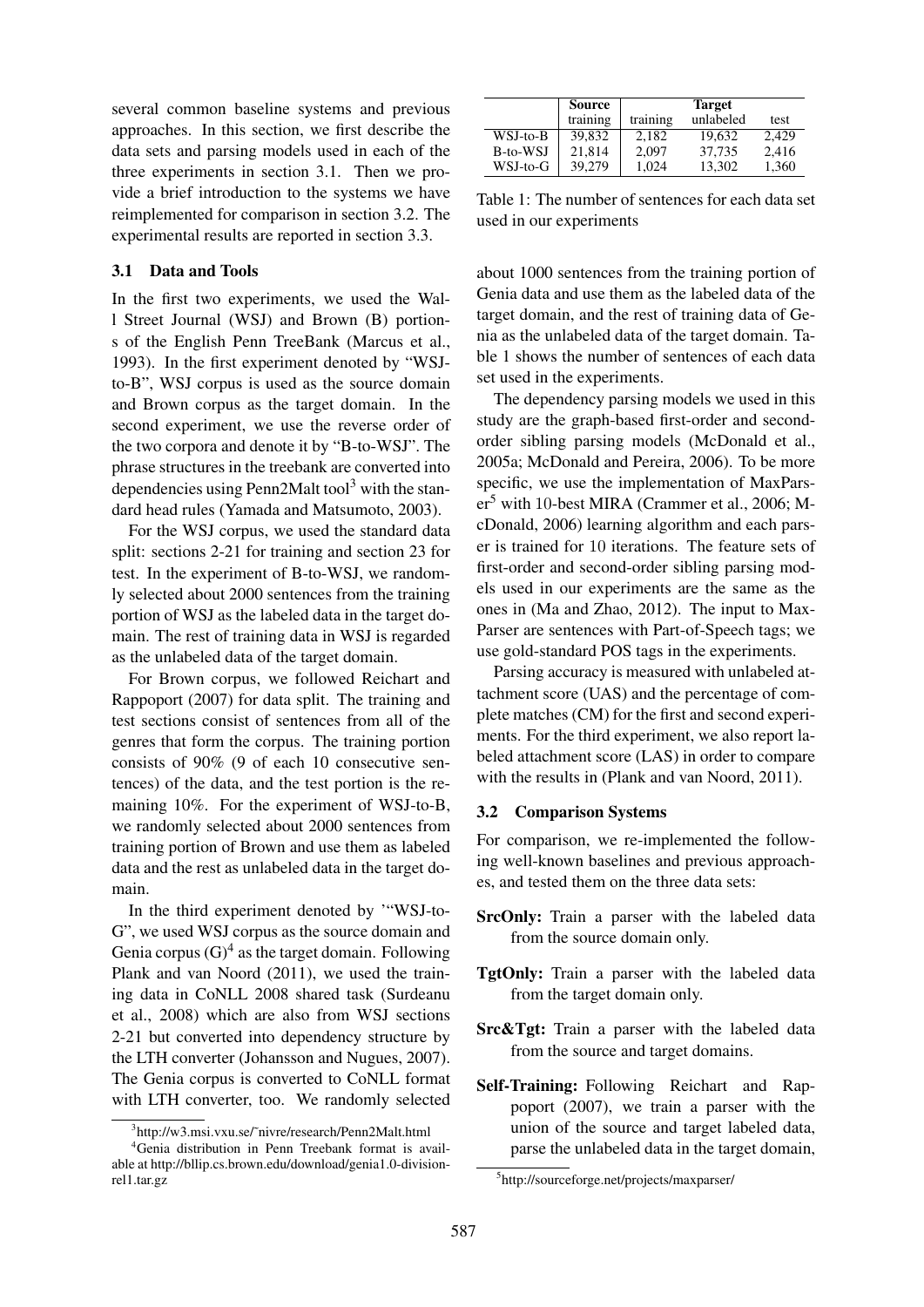add the entire auto-parsed trees to the manually labeled data in a single step without checking their parsing quality, and retrain the parser.

- Co-Training: In the co-training system, we first train two parsers with the labeled data from the source and target domains, respectively. Then we use the parsers to parse unlabeled data in the target domain and select sentences for which the two parsers produce identical trees. Finally, we add the analyses for those sentences to the union of the source and target labeled data to retrain a new parser. This approach is similar to the one used in (Sagae and Tsujii, 2007), which achieved the highest scores in the domain adaptation track of the CoNLL 2007 shared task (Nivre et al., 2007).
- Feature-Augmentation: This is the approach proposed in (Daume III, 2007).
- Chen et al. (2009): The algorithm has been explained in Section 2.1. We use the union of the labeled data from the source and target domains as the labeled training data. The unlabeled data needed to construct subtreebased features come from the target domain.
- Plank and van Noord (2011): This system performs data selection on a data pool consisting of large amount of labeled data to get a training set that is similar to the test domain. The results of the system come from their paper, not from the reimplementation of their system.
- Per-corpus: The parser is trained with the large training set from the target domain. For example, for the experiment of WSJ-to-B, all the labeled training data from the Brown corpus is used for training, including the subset of data which are treated as unlabeled in our approach and other comparison systems. The results serve as an upper bound of domain adaptation when there is a large amount of labeled data in the target domain.

#### 3.3 Results

Table 2 illustrates the results of our approach with the first-order parsing model in the first and second experiments, together with the results of the comparison systems described in section 3.2. The

|                               | WSJ-to-B |           | <b>B-to-WSJ</b> |      |
|-------------------------------|----------|-----------|-----------------|------|
|                               | UAS      | <b>CM</b> | UAS             | CМ   |
| SrcOnly <sup>s</sup>          | 88.8     | 43.8      | 86.3            | 26.5 |
| $TgtOnly^t$                   | 86.6     | 38.8      | 88.2            | 29.3 |
| $Src\&Tgt^{s,t}$              | 89.1     | 44.3      | 89.4            | 31.2 |
| Self-Training <sup>s,t</sup>  | 89.2     | 45.1      | 89.8            | 32.1 |
| $Co$ -Training <sup>s,t</sup> | 89.2     | 45.1      | 89.8            | 32.7 |
| Feature-Aug <sup>s,t</sup>    | 89.1     | 45.1      | 89.8            | 32.8 |
| Chen $(2009)^{s,t}$           | 89.3     | 45.0      | 89.7            | 31.8 |
| this papers, $t$              | 89.5     | 45.5      | 90.2            | 33.4 |
| Per-corpus <sup>T</sup>       | 89.9     | 47.0      | 92.7            | 42.1 |

Table 2: Results with the first-order parsing model in the first and second experiments. The superscript indicates the source of labeled data used in training.

|                                        | WSJ-to-B |           | <b>B-to-WSJ</b> |           |
|----------------------------------------|----------|-----------|-----------------|-----------|
|                                        | UAS      | <b>CM</b> | UAS             | <b>CM</b> |
| SrcOnly <sup>s</sup>                   | 89.8     | 47.3      | 88.0            | 30.4      |
| $TgtOnly^t$                            | 87.7     | 42.2      | 89.7            | 34.2      |
| $Src\&Tgt^{s,t}$                       | 90.2     | 48.2      | 90.9            | 36.6      |
| Self-Training <sup>s,t</sup>           | 90.3     | 48.8      | 91.0            | 37.1      |
| $Co$ -Training <sup>s,t</sup>          | 90.3     | 48.5      | 90.9            | 38.0      |
| Feature-Aug <sup>s,t</sup>             | 90.0     | 48.4      | 91.0            | 37.4      |
| Chen $(2009)^{s,t}$                    | 90.3     | 49.1      | 91.0            | 37.6      |
| this paper <sup>s,<math>t</math></sup> | 90.6     | 49.6      | 91.5            | 38.8      |
| Per-corpus <sup><math>T</math></sup>   | 91.1     | 51.1      | 93.6            | 47.9      |

Table 3: Results with the second-order sibling parsing model in the first and second experiments.

results with the second-order sibling parsing model is shown in Table 3. The superscript s, t and  $T$ indicates from which domain the labeled data are used in training: tag s refers to the labeled data in the source domain, tag  $t$  refers to the small amount of labeled data in the target domain, and tag  $T$  indicates that all the labeled training data from the target domain, including the ones that are treated as unlabeled in our approach, are used for training.

Table 4 shows the results in the third experiment with the first-order parsing model. We also include the result from (Plank and van Noord, 2011), which use the same parsing model as ours. Note that this result is not comparable with other numbers in the table as it uses a larger set of labeled data, as indicated by the † superscript.

All three tables show that our system outperforms the comparison systems in all three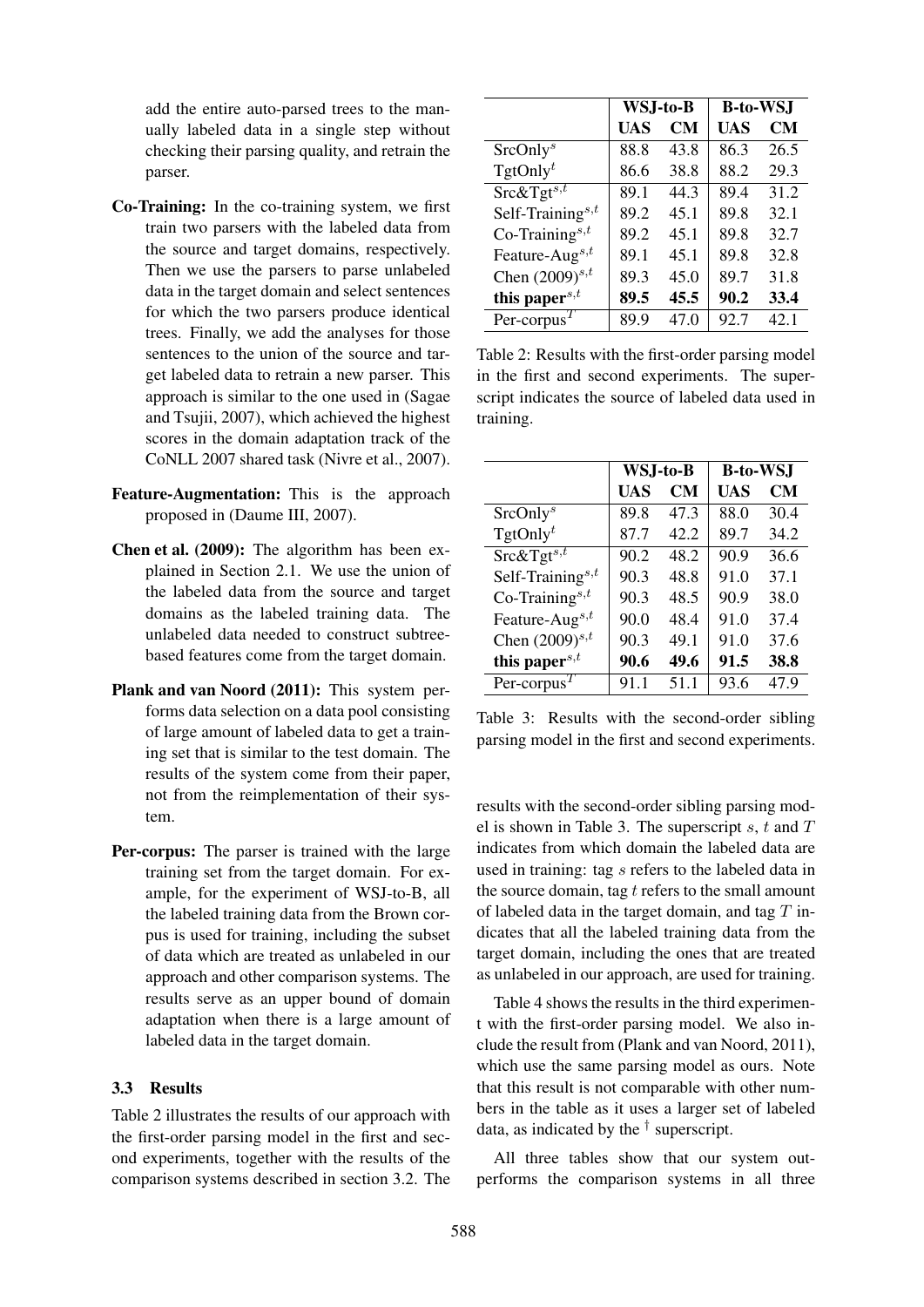|                                      | WSJ-to-G |      |
|--------------------------------------|----------|------|
|                                      | UAS      | LAS  |
| SrcOnly <sup>s</sup>                 | 83.8     | 82.0 |
| TgtOnly <sup>t</sup>                 | 87.0     | 85.7 |
| $Src\&Tgt^{s,t}$                     | 87.2     | 85.9 |
| Self-Training <sup>s,t</sup>         | 87.3     | 86.0 |
| Co-Training <sup>s,t</sup>           | 87.3     | 86.0 |
| Feature-Aug <sup>s,t</sup>           | 87.9     | 86.5 |
| Chen $(2009)^{s,t}$                  | 87.5     | 86.2 |
| this paper $s,t$                     | 88.4     | 87.1 |
| Plank $(2011)$ <sup>†</sup>          |          | 86.8 |
| Per-corpus <sup><math>T</math></sup> |          | 89.7 |

Table 4: Results with first-order parsing model in the third experiment. "Plank (2011)" refers to the approach in Plank and van Noord (2011).

experiments.<sup>6</sup> The improvement of our approach over the feature augmentation approach in Daume III (2007) indicates that adding subtreebased features provides better results than making several copies of the original features. Our system outperforms the system in (Chen et al., 2009), implying that adding subtree-based features to only the target labeled data is better than adding them to the labeled data in both the source and target domains.

Considering the three steps of our approach in Section 2.2, the training data used to train the parser in Step 1 can be from the target domain only or from the source and target domains. Similarly, in Step 3 the subtree-based features can be added to the labeled data from the target domain only or from the source and target domains. Therefore, there are four combinations. Our approach is the one that uses the labeled data from the target domain only in both steps, and Chen's system uses labeled data from the source and target domains in both steps. Table 5 compares the performance of the final parser in the WSJ-to-Genia experiment when the parser is created with one of the four combinations. The column label and the row label indicate the choice in Step 1 and 3, respectively. The table shows the choice in Step 1 does not have a significant impact on the performance of the final models; in contrast, the choice in Step 3 does matter— adding subtree-based features to the labeled data in the target domain only is much better than adding features to the data in both domains.

|         | <b>TgtOnly</b>      | Src&Tgt   |
|---------|---------------------|-----------|
| TgtOnly | 88.4/87.1           | 88.4/87.1 |
|         | Src&Tgt   87.6/86.3 | 87.5/86.2 |

Table 5: The performance (UAS/LAS) of the final parser in the WSJ-to-Genia experiment when different training data are used to create the final parser. The column label and row label indicate the choice of the labeled data used in Step 1 and 3 of the process described in Section 2.2.

#### 4 Conclusion

In this paper, we propose a feature augmentation approach for dependency parser adaptation which constructs new features based on subtree information extracted from auto-parsed data from the target domain. We distinguish the source and target domains by adding the new features only to the data from the target domain. The experimental results on three source-target domain pairs show that our approach outperforms all the comparison systems.

For the future work, we will explore the potential benefits of adding other types of features extracted from unlabeled data in the target domain. We will also experiment with various ways of combining our current approach with other domain adaptation methods (such as self-training and co-training) to further improve system performance.

#### **References**

- Xavier Carreras. 2007. Experiments with a higherorder projective dependency parser. In *Proceedings of the CoNLL Shared Task Session of EMNLP-CONLL*, pages 957–961.
- Eugene Charniak and Mark Johnson. 2005. Coarseto-fine-grained  $n$ -best parsing and discriminative reranking. In *Proceedings of the 43rd Meeting of the Association for Computional Linguistics (ACL 2005)*, pages 132–139.
- Wenliang Chen, Jun'ichi Kazama, Kiyotaka Uchimoto, and Kentaro Torisawa. 2009. Improving dependency parsing with subtrees from auto-parsed data. In *Proceedings of the 2009 Conference on Empirical Methods in Natural Language Processing (EMNLP)*, pages 570–579, Singapore, August.
- Koby Crammer, Ofer Dekel, Joseph Keshet, Shai Shalev-Shwartz, and Yoram Singer. 2006. Online passive-aggressive algorithms. *Jornal of Machine Learning Research*, 7:551–585.

 $6$ The results of Per-corpus are better than ours but it uses a much larger labeled training set in the target domain.